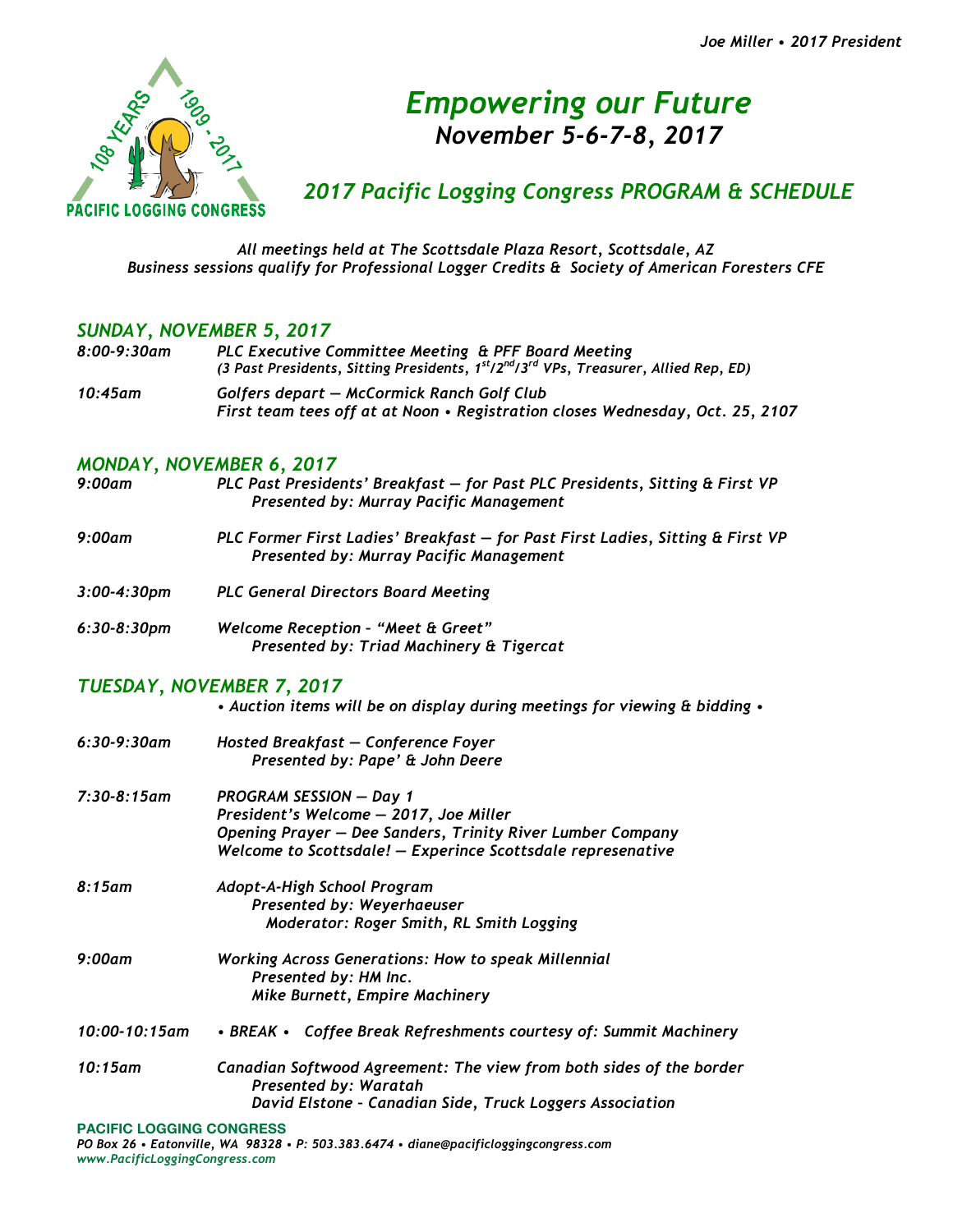|                     | Duane Vaagen - US Side, Vaagen Brothers                                                                  |
|---------------------|----------------------------------------------------------------------------------------------------------|
| $11:15$ am          | 45: How will the Trump Administration affect us?                                                         |
|                     | Presented by: Trinity River Lumber Co.                                                                   |
|                     | Travis Joseph, American Forest Resource Council                                                          |
| $11:45$ am          | California Timber Situation: Long Term VS Short Term                                                     |
|                     | Presented by: Schmidbauer Lumber Inc.                                                                    |
|                     | Steve Brink, CalForests - California Forestry Association                                                |
| 12:15 <sub>pm</sub> | Trends in Research and Development: A New Zealand Perspective<br><b>Presented by: Willis Enterprises</b> |
|                     | Hunter Harrill, New Zealand School of Forestry - University of Canterbury                                |
| 1:00pm              | Morning Wrap-up – Joe Miller                                                                             |
|                     | <b>ADJOURN SESSION</b>                                                                                   |
|                     | AFTERNOON and/ or EVENING ON YOUR OWN TO ENJOY SCOTTSDALE                                                |
| $4:30-9:00$ pm      | Optional Activity: Cowboy Cookout – Sunset on the Sonoran Desert<br><b>Presented by: Port Blakely</b>    |
|                     | Come in your dude-ranch best for an evening of fun!                                                      |
|                     |                                                                                                          |

## *WEDNESDAY, NOVEMBER 8, 2017*

*• Auction items will be on display during meetings for viewing & bidding •*

| 7:30am        | <b>PROGRAM SESSION - Day 2</b>                                                                                                                                                                                                                                                                                                                                                                                                                |
|---------------|-----------------------------------------------------------------------------------------------------------------------------------------------------------------------------------------------------------------------------------------------------------------------------------------------------------------------------------------------------------------------------------------------------------------------------------------------|
| 7:30-8:00am   | From the Ground Up: North Fork Lumber Company's new mill<br>Presented by: North Fork Lumber Co.<br>Dee Sanders, Trinity River Lumber Company                                                                                                                                                                                                                                                                                                  |
| 8:00-10:00am  | Technology in the Trees: Innovations to get the job done<br>Presented by: Mike Pihl Logging<br>Moderator: Doug Mays, Weyerhaeuser<br>Drones for Logging Operations - Mark Standley, Work Safe Inc.<br>Battery Powered Chainsaws - Christian Johnson, Husqvarna<br>Remote Controlled Equipment - Bruce Skurdahl, Summit Machinery Inc.<br>CAT Safety - Duane Doyle, Jr., Peterson CAT<br>Teleoperations - Paul Milliken, Applied Teleoperation |
| 10:00-10:15am | • BREAK • Coffee Break Refreshments courtesy of: Summit Machinery                                                                                                                                                                                                                                                                                                                                                                             |

- *10:15-10:40am Forest2User 4.0 Initiative Presented by: Cascade Trader Jim Hunt, FP Innovations*
- *10:40-11:00am PFF Scholarships at Work: Harvester Productivity Study Presented by: HM Inc. Preston Green, Graduate Student – Oregon State University*
- *11:00-12:00pm Planning for YOUR Future: Retirement & Succession Planning Presented by: Weyerhaeuser John Horvath, CFP®, ChFC®, CRPC® — Meadows Wealth Advisors*

#### **PACIFIC LOGGING CONGRESS**